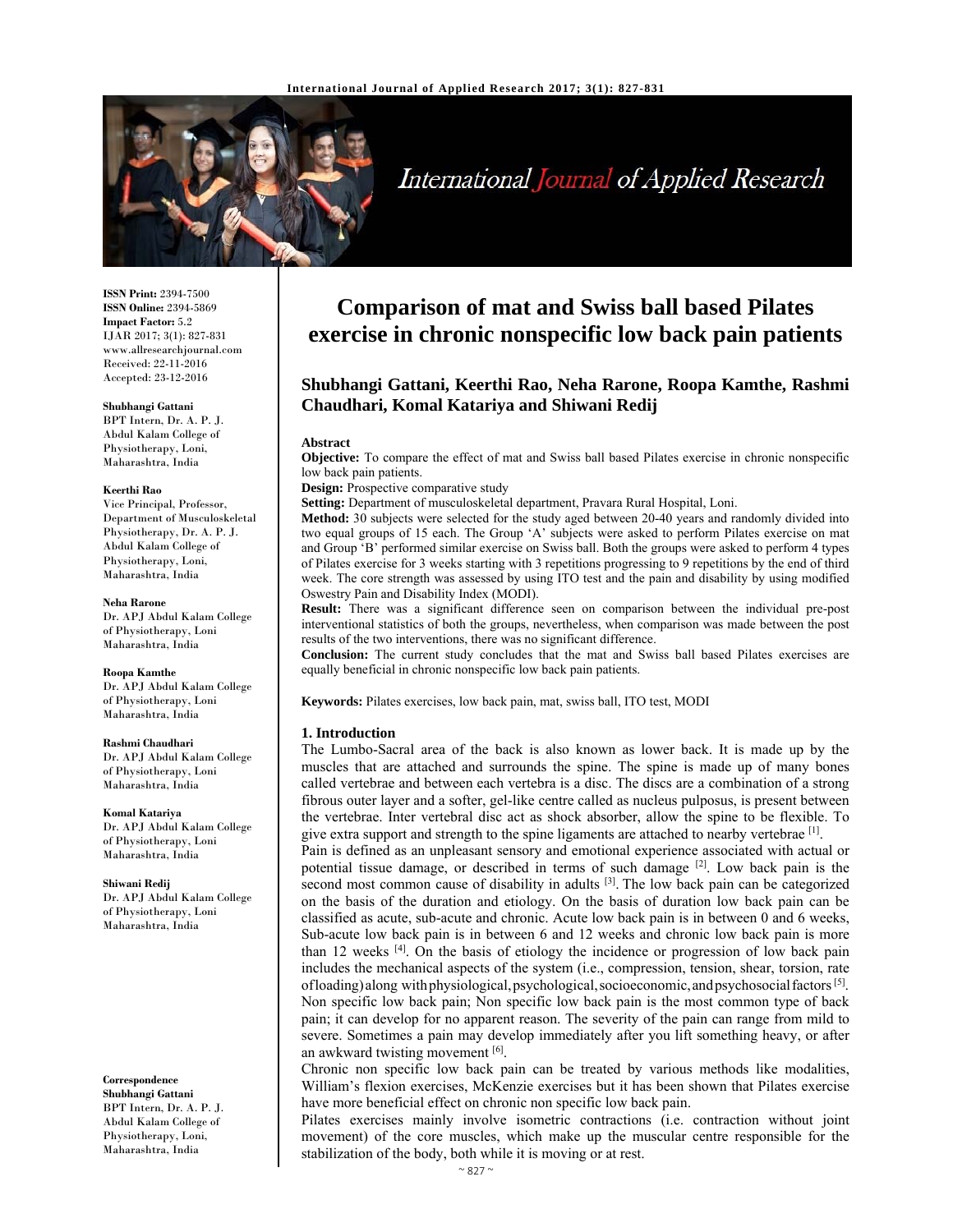**2. Methodology:** The participants were selected as per the inclusion criteria and participants were explained about the intervention. 30 subjects were selected and allocated into 2 groups; 15 for mat and 15 for swissball:

**Group A:** Pilates exercises given on mat

**Group B:** Pilates exercises given on swissball

#### **Scales used to assess pain and disability and core strength are**

**1. Modified Oswestry pain and disability index** - The Oswestry Low Back Pain Disability Questionnaire can be used to assess patients with low back pain by determining its impact on the activities of daily living.

## **2. Ito-test**

- For evaluating flexor endurance, subjects were asked to lie in a supine position and to raise the lower extremities with 90° flexion of the hip and knee joints.
- For evaluating extensor endurance, subjects were asked to lie in a prone position while holding the sternum off the floor. A small pillow was placed under the lower abdomen to decrease the lumbar lordosis.

During both procedures, subjects were asked to maintain their maximum flexion of cervical spine, with pelvic stabilization through gluteal muscle contraction.

Subjects were instructed to do warm up exercise for 5 min, like stretching of oblique, rectus abdominis, transverse abdominis. Both groups were asked to perform 4 types of core stability exercises for relieving low back pain for 3 repetitions at  $1<sup>st</sup>$  week, 6 repetitions at  $2<sup>nd</sup>$  week and later on 9 repetitions at 3rd week. Pre and post pain can be evaluated by using Modified Oswestry low back pain and disability questionnaire and core strength can be evaluated by Ito-test. Common Pilates based exercises on swiss ball and mat in this study are:

- Bridging
- Curl up
- The hundred prep
- Front plank

#### **Exercise for mat Group 1. Bridging on mat**

**Starting position:** Supine or crook lying, with hands at the side of the body, palm facing downwards.

**Procedure:** Slowly raise the hips off the grounds so that only forearms and heels ate touching the ground.

**Instruction:** Weight is supported across the shoulder area. Avoid pressing the cervical spine into the floor. Maintain neutral posture in the lumbar and cervical spine throughout

#### **2. Curl-up on mat**

**Starting position:** Supine incline position with arms over the head.

**Procedure:** Slowly curl your trunk, letting your shoulders and upper back lift off the ground. Return slowly to starting position.

**Instruction:** Avoid pulling on the head or neck. Return to neural posture between each repetition.

## **3. The hundred prep**

**Starting position:** Subject assumes a supine position with elbow under the shoulder and upper arm perpendicular to the ground.

**Procedure:** Slowly float the head and lift the leg to 90-90, pumping the arm till 5 counts.

**Instruction:** Inhale to prepare and exhale during float the head and lifting the leg to 90-90. Initiate the movement from the core

### **4. Front plank on mat**

**Starting position:** Subject assumes a front plank position with elbow under the shoulder and upper arm perpendicular to the ground.

**Procedure:** Slowly lift the shoulder and pelvis off the ground, supporting points will be on elbow and feet.

**Instructions:** Balance the forearm under the shoulder and keeping your spine neutral and drawing in your lower stomach.

### **Exercise for swiss ball group 1. Bridging on Swiss ball**

**Starting position:** Start in supine position with arms out to the side. Place feet on the ball toes pointed forward. Draw abdominal muscles in towards the spine.

**Procedure:** Contract the abs and gluteus and lift hips off the floor.

**Instruction:** Avoid rotating toes outwards

## **2. Curl-up on Swiss ball**

**Starting position:** Start in supine position with lower back supported on the ball. Hands are clasped behind the head. Feet are shoulder width apart. Draw lower abdominal muscles towards the spine.

**Procedure:** Slowly flex the spine while keeping abdominal muscles draw in. Return to starting position.

**Instruction:** Keep cervical neutral by keeping the chin tucked.

#### **3. The hundred prep**

**Starting position:** Subject assumes a supine position with elbow under the shoulder and upper arm perpendicular to the ground and leg bent 90-90 on swiss ball.

**Procedure:** Slowly float the head, pumping the arm till 5 counts.

**Instruction:** Inhale to prepare and exhale during float the head. Initiate the movement from the core.

## **4. Front plank on Swiss ball**

**Starting position:** Subject assumes a front plank position on the Swiss ball with elbow under the shoulder and upper arm perpendicular to the ground.

**Procedure:** Slowly lift the shoulder and pelvis off the ground, supporting points will be on elbow and feet.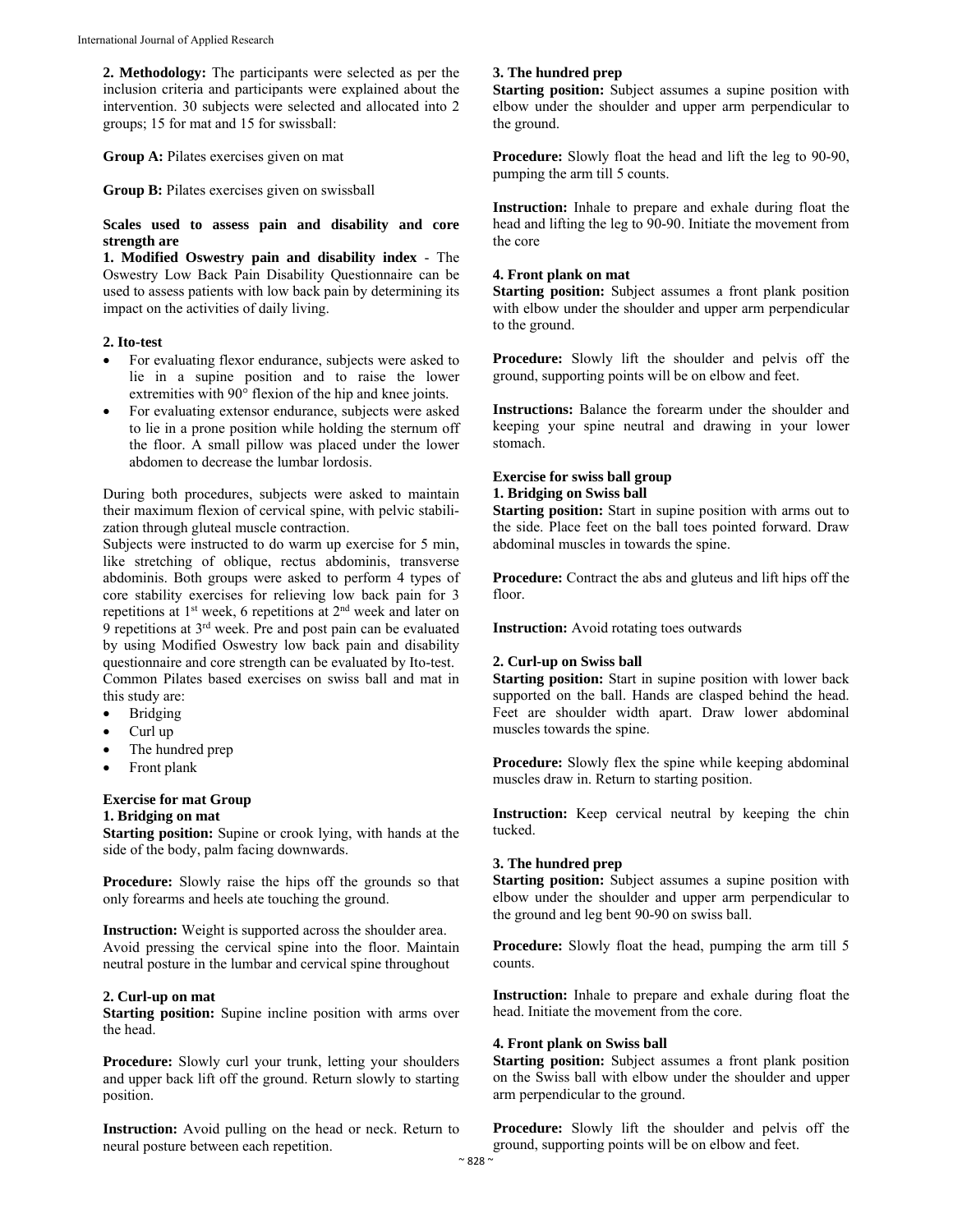**Instructions:** Balance the forearm under the shoulder and keeping your spine neutral and drawing in your Lower stomach the hundred prep.

#### **4. Results and Discussion**

**1. Comparison of pre and post ITO test for flexor endurance on mat** 



**Graph 1:** Comparison of pre and post ITO flexor endurance test for mat p value is <0.0001 and t value is 5.832; which is extremely significant.

#### **2. Comparision of pre and post ITO test for Extensor endurance on mat**



**Graph 2:** Comparison of pre and post ITO extensor endurance test for mat p value is <0.0001 and t value is 7.197; which is extremely significant.

#### **3. Comparison of pre and post ITO test for flexor endurance on swissball**



**Graph 3:** Comparison of pre and post ITO flexor endurance test for swissball, p value is <0.0001 and t value is 8.601; which is extremely significant.

**4. Comparison of pre and post ITO test for extensors endurance on swissball** 



**Graph 4:** Comparision of pre and post ITO extensor endurance test for swissball using paired t test in which p value is <0.0001 and t value is 10.382; it indicated extremely significant.

### **5. Comparison of post A and Post B ITO test for flexor endurance on mat and swiss ball**









**Graph 6:** Comparison of Post A and Post B ITO extensor endurance test for swissball and mat using paired t test in which p value is 0.2361 and t value is 1.142; it indicated not significant.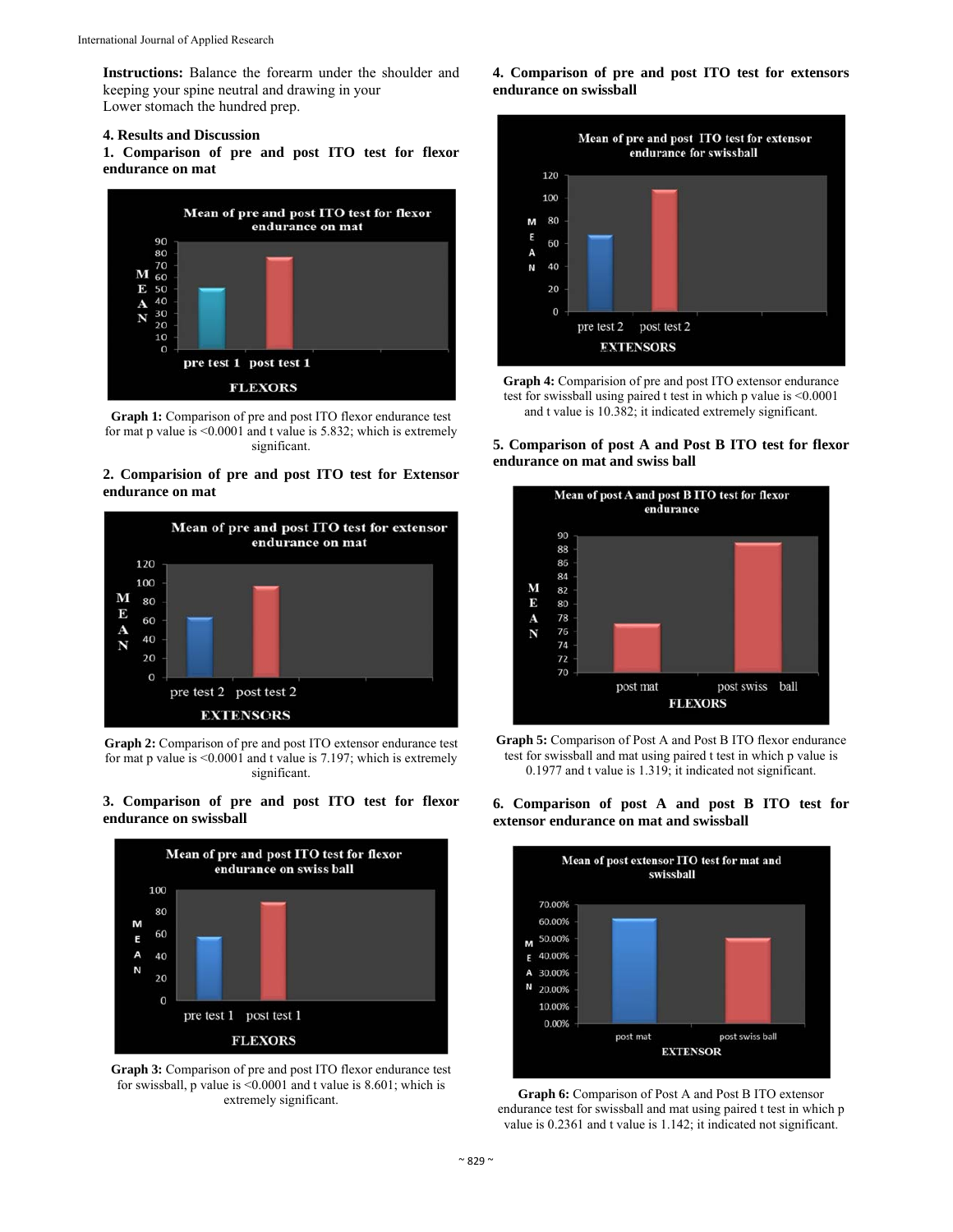**7. Shows comparison of Pre and Post mat pain and disability on MODI** 



**Graph 7:** Comparison of Pre and Post MODI on mat using paired t test in which p value is 0.0158 and t value is 2.473; it indicated significant

#### **8. Comparison of Pre and Post swissball pain and disability on MODI**



**Graph 8:** Comparison of Pre and Post MODI on swissball using paired t test in which p value is <0.0001 and t value is 10.333; it indicated extremely significant.

#### **9. Comparison of Post mat and Post swissball pain and disability on MODI**



**Graph 9:** Comparison of Post mat and Post swissball MODI by using paired t test in which p value is 0.0183 and t value is 2.507; it indicated extremely significant.

**5. Discussion:** Low back pain is a condition which can be treated by wide variety of physiotherapy interventions.

Present study was undertaken to find out effectiveness of mat and swissball based Pilate's exercise, by using ITO test for core strength and endurance and modified Oswestry pain and disability scale. The intervention included 4 Pilate's exercises given to all the participants in Group A and Group B on mat and swiss ball respectively for 3 weeks. The four Pilates exercises which are used to relieve low back pain are: bridging, curl up, hundred prep exercises, front plank. Bridging, a body weight strength training exercise, helps muscles in the back and hips (erector spinae, gluteus maximus, hamstring) to work together to coordinate the lifting of the hips and also improves the strength of core muscles. Curl ups are an effective way to strengthen the muscles of your abdomen specifically the rectus abdominis, external and internal oblique. During hundred prep exercise, breathing and percussive pumping of arms not only increases oxygen exchange and blood circulation but also activates pelvic floor muscles and abdominal muscles. During front plank body weight borne on forearm, elbows, and toes strengthens erector spinae, rectus abdominis, transverse abdominis, trapezius, rhomboids, deltoid, pectorals, gluteus maximus, quadriceps, and gastrocnemius. The results of the present study are such that, intervention given on mat and swiss ball showed significant changes in the strength of muscles but when the effects of the intervention on mat and swiss ball were compared no significant changes were seen according to ITO test whereas according to MODI, pain and disability index were reduced more when participants were trained on swiss ball than on mat. As per our knowledge this is the first study which compares the effect of Pilates exercise on mat and swissball in patients with chronic non specific low back pain with 3 weeks of intervention.

**Mat:** Mat Pilates concentrates mainly on mat based Pilates exercises, is a gentle form of exercise which makes it more suitable for the patients with back pain and those recovering from injury. Pilates can also help to prevent the recurrence of low back pain. Uses of mat based Pilate's exercises; it eases back pain, Strengthen the core, Increases your flexibility, It makes a great cross training workout, Improves posture, It builds cardiovascular endurance mat has a stable surface which provides sufficient stability to the spine preventing injury that occurs from uneven stress patterns on back and discs. It also improves the mobility of the hip and shoulder joints, balancing the sides of the body, aiding in creating postural symmetry which may trickle into the individual's daily awareness of how they hold their body during daily activities.

**Swiss ball:** The Swiss ball is widely used in the recreational training environment to be a training device for core stability exercise. The Swiss ball is a conservative treatment option for back pain sufferers and is designed to help prevent further episodes of low back pain as part of a rehabilitation programme.

Uses of Swiss ball based Pilate's exercises; Improve muscle tone and endurance, Improve posture, Improve balance, Increase flexibility, Experience greater self-confidence and the body responds naturally and automatically to this instability to keep balanced on the exercise ball. Over time, the muscle used to keep in balance on the Swiss ball become stronger. In essence, an individual builds strength in important back muscles and abdominal muscles without